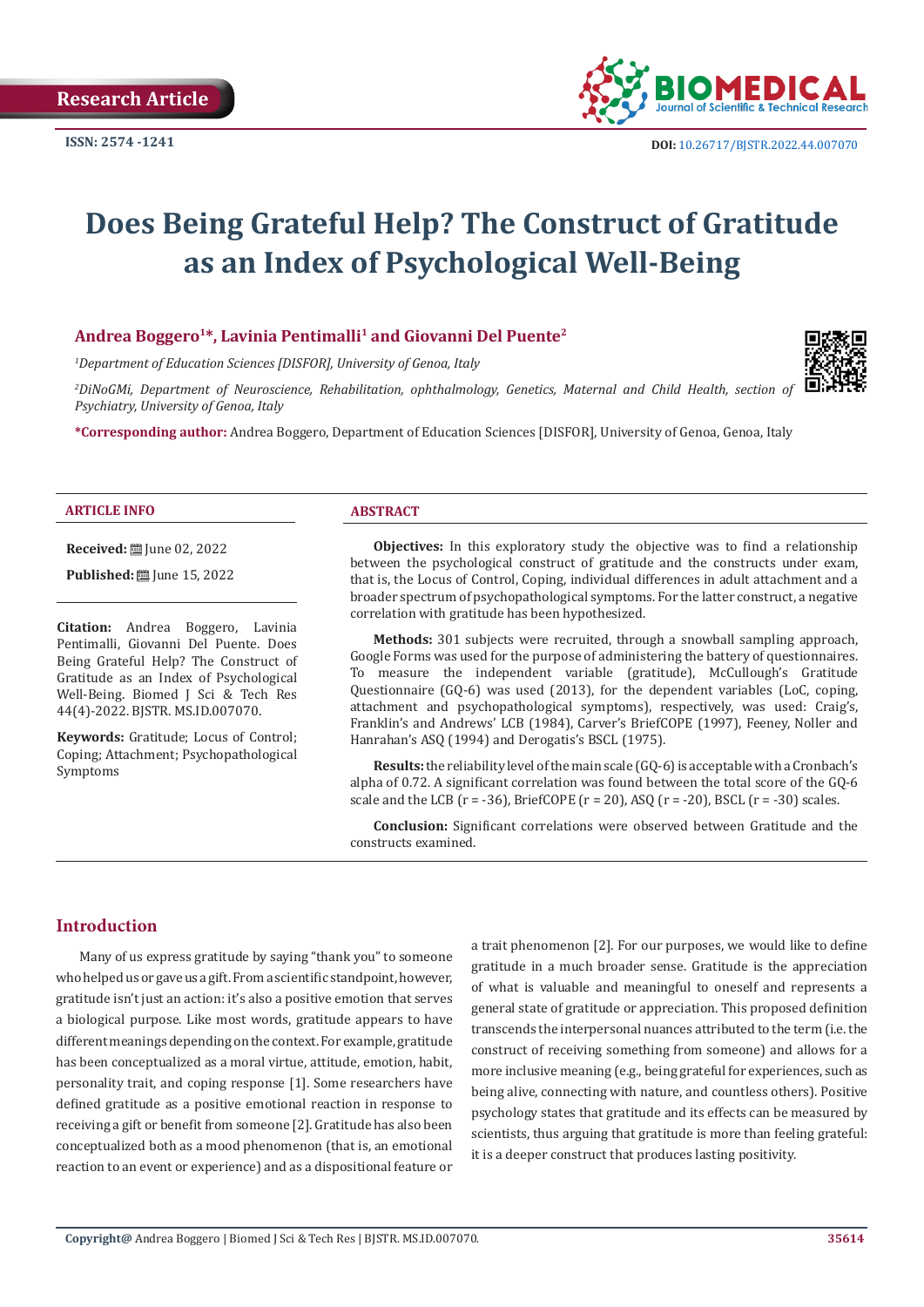The correlation between the Gratitude construct and the Locus of Control was measured, however, no relevant research was found in the literature to compare the results of the relationship measured in this study. Regarding the relationship between Gratitude and Coping, a study by Wood, Joseph and Linley [3] showed that the person's gratitude is linked to coping styles: in our research we examined the same relationship between constructs. For Nourialeagha, Ajilchi and Kisely [4] gratitude correlates with attachment and our research aims to examine the same relationship. With regard to the last correlation under consideration, it was hypothesized that the construct of Gratitude correlated negatively with the inventory of psychopathological symptoms (BSCL), based on the confirmation of this hypothesis by Southwell [5].

# **Methodology and Tools**

This survey consists of an exploratory study conducted on a sample of Italian citizens.

#### **Sampling Approach**

A snowball sampling approach was used. For the purpose of administering the battery of questionnaires, Google Forms was used, an open-source tool for the development and administration of ad hoc online questionnaires / surveys. Due to the sampling procedure used, we were unable to calculate the response rate. There were no missing elements to deal with and, as such, no imputation analysis was required.

#### **The Gratitude Questionnaire (GQ-6)**

McCullough's (2013) The Gratitude Questionnaire (GQ-6) scale was used to measure the independent variable (Gratitude). The six items that make it up are classified on a seven-point Likert scale, ranging from 1 (strongly disagree) to 7 (strongly agree).

#### **Locus of Control of Behavior (LCB)**

The Locus of Control of Behavior (LCB) by Craig, Franklin and Andrews [6] was used to measure the first dependent variable (Locus of Control). It is a self-report questionnaire of 17 items with responses on a six-point Likert scale (from completely disagree to completely agree). It measures, in fact, the Locus of Control (internal or external) of the behavior that the subject usually finds himself using in various situations. Some questions underline the role of the subject in controlling situations (internal LoC), while the other group indicates how events are relatively independent from the actions of the subject (external LoC). Differentiate people based on continuous characteristics rather than discrete styles.

# **Brief Cope**

Carver's Brief COPE [7] was used to measure the second dependent variable (Coping). It is a self-report questionnaire of 28 items with responses on a five-point Likert scale from 0 (never) to 4 (always).

The scale measures two modes of coping:

- **a) Active Coping**: Characterized by the subscales of active coping, positive reformulation, planning, acceptance, seeking emotional support, and seeking information support. The approach to coping with adversity is associated with more active responses to adversity, including practical adaptive adjustments, better physical health outcomes, and a more stable emotional response.
- **b) Avoidant Coping**: characterized by the subscales of denial, substance use, release, behavioral disengagement, selfdistraction, and self-blame. Avoidant coping is associated with poorer physical health among people with medical conditions. Compared to Active Coping, Avenger has been shown to be less effective in managing anxiety.

### **Attachment Scale Questionnaire (ASQ)**

The Attachment Scale Questionnaire (ASQ) by Feeney, Noller and Hanrahan [8] was used to measure the third dependent variable (attachment). It is a self-report questionnaire of 40 items with responses on a six-point Likert scale (from totally disagree -1- to totally agree -6-). It detects the individual differences in the attachment of the adult and is aimed at adolescents and adults who are not necessarily engaged in a couple relationship. The questionnaire differentiates the participants in reference to characteristics of a continuous type, not on the basis of discrete styles. The dimensions that are evaluated are five and constitute as many subscales: Trust, Discomfort with intimacy, Secondary relationships, Need for approval, Concern for relationships.

#### **Brief Symptoms Checklist (BSCL)**

The Derogatis [9] Brief Symptoms Checklist (BSCL) was used to measure the fourth variable (psychopathological symptom construct). The scale consists of 53 items on a five-point Likert scale, from 0 (never) to 4 (always). These items cover nine psychopathological dimensions: Somatization, Obsession-Compulsion, Interpersonal Sensitivity, Depression, Anxiety, Hostility, Phobic Anxiety, Paranoid Ideation and Psychoticism; three global indices of distress: global severity index, distress index positive symptom and total positive symptom. Global indices measure the current or past level of symptoms, symptom intensity, and number of symptoms reported.

#### **Statistical Analysis**

Once the data was collected, before starting any treatment and processing of these, they were visually inspected to find outliers. The normality of the data distribution was verified on the basis of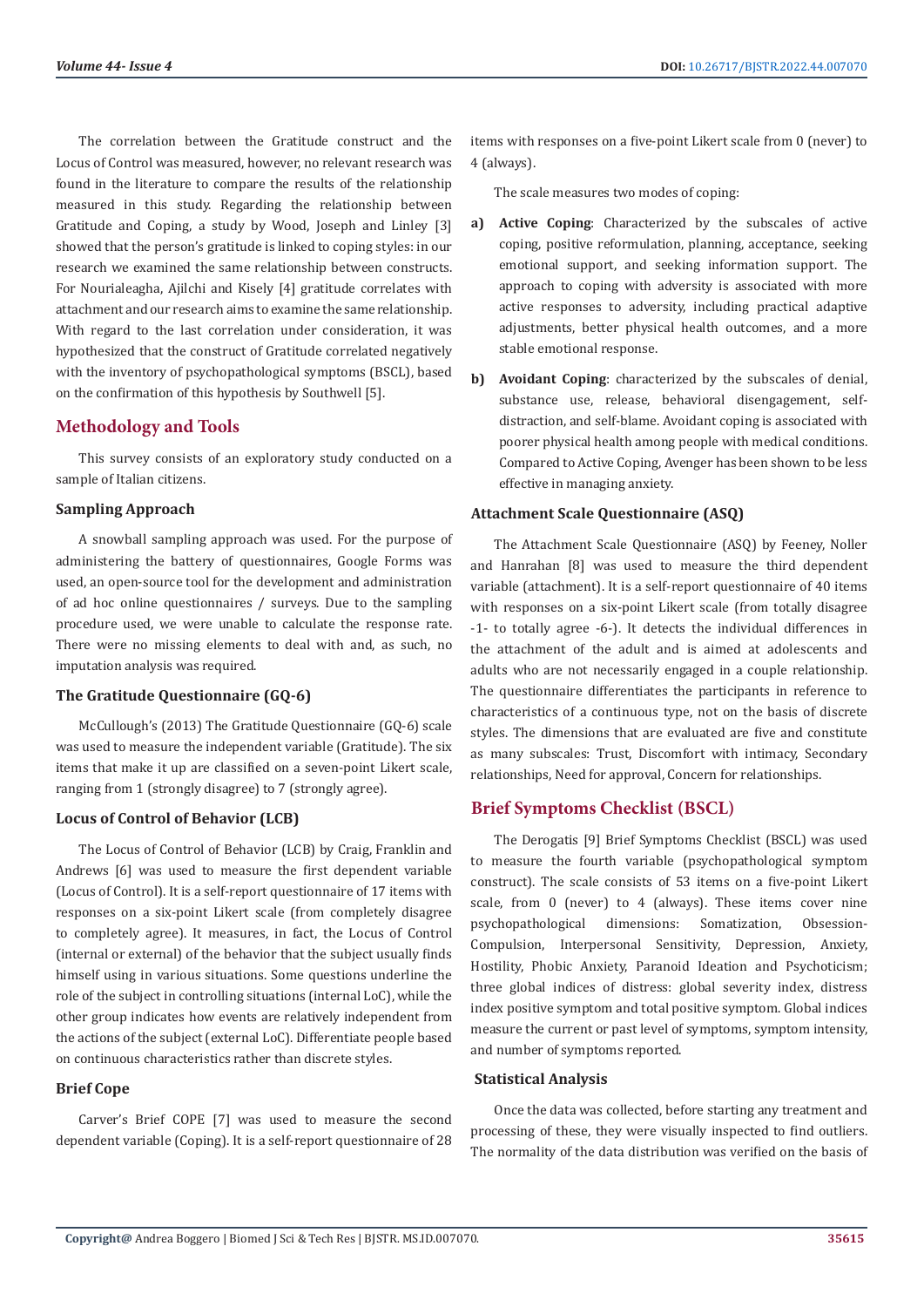the size of the sample recruited. Subsequently, some descriptive analyzes were conducted with the aim of providing information on the general characteristics of the study groups in terms of reported scores. Finally, Cronbach's alpha coefficients were calculated as estimates of the instrument's internal reliability and consistency. The following rule of thumb was used to interpret the magnitude of the coefficient: it was found to be unacceptable if it was less than 0.5, poor in the 0.5-0.6 range, questionable in the 0.6-0.7 range, acceptable in the range 0.7-0.8, good in the range 0.8-0.9 and, finally, it was considered excellent if greater than 0.9. A correlation analysis was performed between the GQ-6 scores and the LCB, Brief COPE, ASQ, BSCL scales. The size of the Pearson coefficient was interpreted following the rule of thumb developed by Hinkle, et al. [10], the strength of the correlation was considered negligible if the coefficient r ranged from 0.00 to 0.30, low from 0.30 to 0.50, moderate from 0.50 to 0.70, high from 0, 70 to 0.90 and very high from 0.90 to 1.00. All statistical analyzes were conducted using the commercial software "Statistical Package for Social Sciences" (SPSS for Windows, version 26.0, IBM, Armonk, NY, USA).

# **Studio Esplorativo**

**The Gratitude Questionnaire [2]:** 301 subjects were recruited. The mean scores for each item on The Gratitude Questionnaire (GQ-6) scale are shown in (Table 1). For the GQ-6, the mean score was 30.40 ± 6 with a minimum score of 14 (the minimum achievable score on the continuum line of the scale is 6) and a maximum of 42 (the maximum achievable score on the continuum of the scale). The values measured in the sample extracted from the population are at medium-high levels. In terms of internal consistency, Cronbach's alpha was acceptable, producing a value of 0.72 which, based on the conventional cut-off, indicates that the level of reliability and internal consistency of the construct under exam is more than satisfactory (Table 2).

**Table 1:** Average values of the GQ-6 questionnaire per item.

| <b>Items statistics</b> |                                  |       |     |  |
|-------------------------|----------------------------------|-------|-----|--|
|                         | Std. Dev.<br>Mean<br>$\mathbf n$ |       |     |  |
| $1_GQ_6$                | 5,64                             | 1,341 | 301 |  |
| $2_GQ_6$                | 5,19                             | 1,451 | 301 |  |
| $3_GQ_6$                | 5,18                             | 1,655 | 301 |  |
| $4_GQ_6$                | 4,95                             | 1,596 | 301 |  |
| $5_GQ_6$                | 5,44                             | 1,449 | 301 |  |
| $6_GQ_6$                | 4,01                             | 1,616 | 301 |  |

| Table 2: Average values of the LCB questionnaire per item. |  |  |
|------------------------------------------------------------|--|--|
|------------------------------------------------------------|--|--|

| <b>Items statistics</b> |      |           |     |
|-------------------------|------|-----------|-----|
|                         | Mean | Std. Dev. |     |
| $1\_\mathrm{LOC}$       | 2,03 | 1,053     | 301 |
| 2_LoC                   | 1,83 | 1,249     | 301 |
| 3_LoC                   | 1,68 | 1,240     | 301 |
| 4_LoC                   | 1,87 | 1,300     | 301 |
| 5_LoC                   | 1,89 | 1,161     | 301 |
| 6_LoC                   | 1,64 | 1,338     | 301 |
| 7_LoC                   | ,88  | ,964      | 301 |
| 8_LoC                   | 1,64 | 1,156     | 301 |
| $10$ _LoC               | 2,31 | 1,233     | 301 |
| 9_LoC                   | 4,12 | ,964      | 301 |
| 11_LoC                  | 1,33 | 1,231     | 301 |
| 12_LoC                  | 2,40 | 1,523     | 301 |
| 13_LoC                  | 1,40 | 1,007     | 301 |
| 14_LoC                  | 1,80 | 1,453     | 301 |
| 15_LoC                  | 1,75 | 1,056     | 301 |
| 16_LoC                  | 1,43 | 1,055     | 301 |
| 17_LoC                  | 1,22 | 1,038     | 301 |

#### **Locus of Control of Behavior [6]:**

- **a)** The mean score of the internal Locus of Control score was 11 ± 4.53
- **b)** The mean score of the external Locus of Control was 20.20 ± 6.5

In terms of internal consistency, Cronbach's alpha was acceptable, producing a value of 0.73 which, based on the conventional cut-off, indicates that the level of reliability and internal consistency of the construct under exam is more than satisfactory (Table 3).

**Table 3:** Average values of the BriefCOPE questionnaire per item.

| Items statistics       |      |      |     |  |
|------------------------|------|------|-----|--|
| Std. Dev.<br>Mean<br>n |      |      |     |  |
| 1 BriefCOPE            | 2,72 | ,895 | 301 |  |
| 2 BriefCOPE            | 3.29 | .698 | 301 |  |
| 3 BriefCOPE            | 1,55 | ,877 | 301 |  |
| 4 BriefCOPE            | 1,48 | ,819 | 301 |  |
| 5 BriefCOPE            | 2,73 | ,918 | 301 |  |
| 6 BriefCOPE            | 1,63 | ,739 | 301 |  |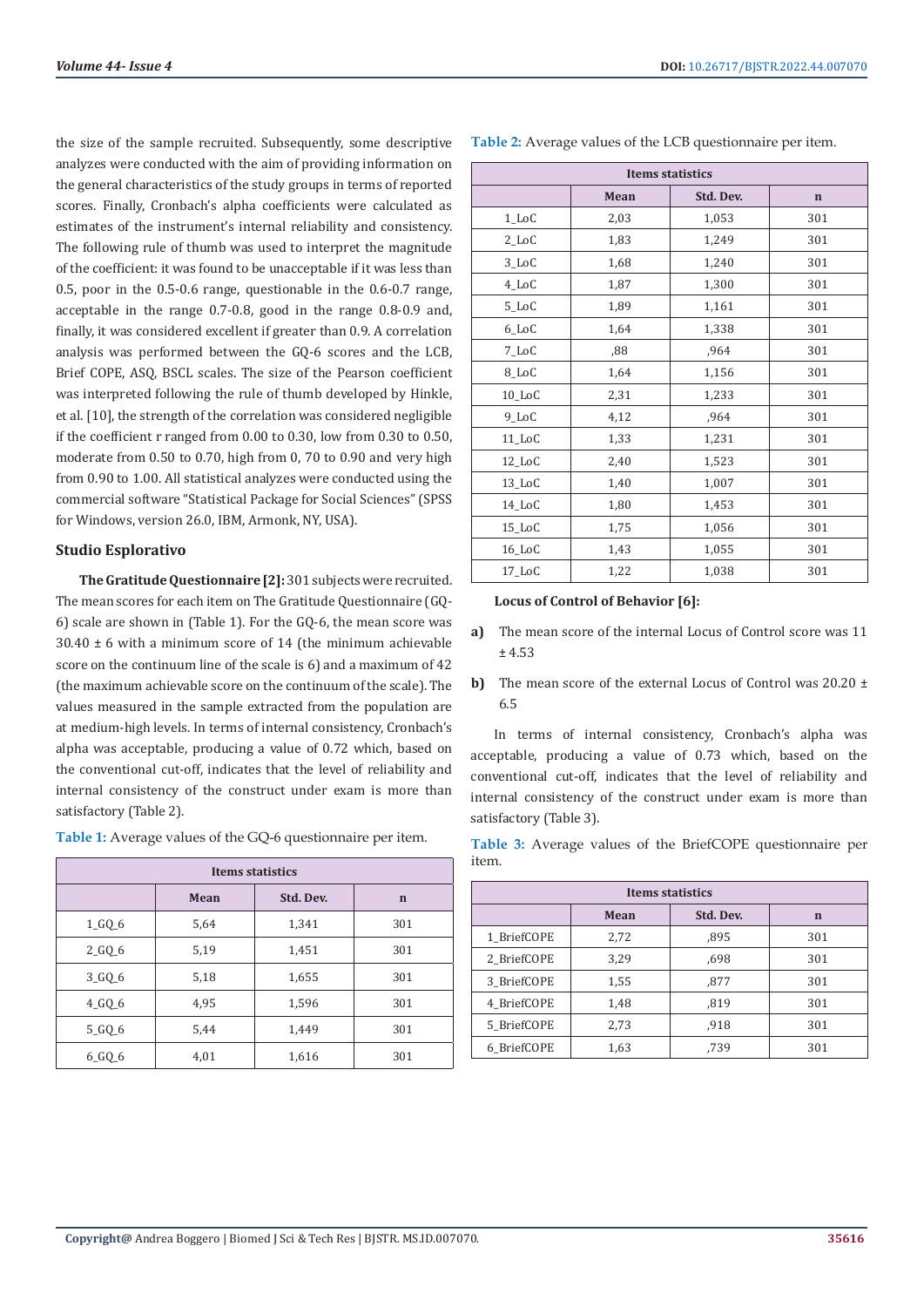| 7 BriefCOPE  | 3,41 | ,656  | 301 |
|--------------|------|-------|-----|
| 8 BriefCOPE  | 1,39 | ,719  | 301 |
| 9 BriefCOPE  | 2,48 | ,885  | 301 |
| 10 BriefCOPE | 2,89 | ,857  | 301 |
| 11 BriefCOPE | 1,35 | .745  | 301 |
| 12 BriefCOPE | 2,78 | ,839  | 301 |
| 13 BriefCOPE | 3,40 | ,748  | 301 |
| 14 BriefCOPE | 3,47 | ,640  | 301 |
| 15 BriefCOPE | 2,74 | ,910  | 301 |
| 16 BriefCOPE | 1,59 | ,781  | 301 |
| 17 BriefCOPE | 2,90 | ,858  | 301 |
| 18 BriefCOPE | 2,72 | ,956  | 301 |
| 19 BriefCOPE | 2,82 | ,843  | 301 |
| 20 BriefCOPE | 3,18 | ,753  | 301 |
| 21 BriefCOPE | 2,89 | ,868  | 301 |
| 22 BriefCOPE | 1,79 | 1,030 | 301 |
| 23 BriefCOPE | 2,77 | ,859  | 301 |
| 24 BriefCOPE | 2,89 | ,786  | 301 |
| 25 BriefCOPE | 3,34 | ,743  | 301 |
| 26 BriefCOPE | 2,76 | ,965  | 301 |
| 27 BriefCOPE | 1,75 | 1,007 | 301 |
| 28 BriefCOPE | 1,76 | ,853  | 301 |
|              |      |       |     |

**Brief Cope [7]:** In the sample under exam, active coping presented an average score of 44.42 ± 5.7, while avoidant coping totalized an average of  $34.1 \pm 4.9$ . In terms of internal consistency, Cronbach's alpha was questionable, yielding a value of 0.62 (Table 4).

**Table 4:** Average values of the ASQ questionnaire per item.

| <b>Items statistics</b> |                   |       |     |  |
|-------------------------|-------------------|-------|-----|--|
|                         | Std. Dev.<br>Mean |       |     |  |
| 1_ASQ                   | 4,37              | 1,195 | 301 |  |
| 2_ASQ                   | 4,20              | 1,289 | 301 |  |
| 3_ASQ                   | 3,83              | 1,237 | 301 |  |
| 4_ASQ                   | 4,74              | 1,080 | 301 |  |
| 5_ASQ                   | 3,02              | 1,295 | 301 |  |
| 6_ASQ                   | 2,46              | 1,455 | 301 |  |
| 7_ASQ                   | 2,56              | 1,359 | 301 |  |
| 8_ASQ                   | 2,46              | 1,126 | 301 |  |
| 9_ASQ                   | 2,23              | 1,257 | 301 |  |
| 10_ASQ                  | 2,51              | 1,375 | 301 |  |
| 11_ASQ                  | 3,69              | 1,324 | 301 |  |
| 12_ASQ                  | 4,20              | 1,352 | 301 |  |
| 13_ASQ                  | 2,34              | 1,280 | 301 |  |
| 14_ASQ                  | 2,08              | 1,234 | 301 |  |
| 15_ASQ                  | 2,53              | 1,634 | 301 |  |
| 16_ASQ                  | 3,28              | 1,510 | 301 |  |

| 17_ASQ | 4,14 | 1,492 | 301 |
|--------|------|-------|-----|
| 18_ASQ | 3,14 | 1,341 | 301 |
| 19_ASQ | 3,55 | 1,225 | 301 |
| 20_ASQ | 3,56 | 1,465 | 301 |
| 21_ASQ | 5,12 | 1,057 | 301 |
| 22_ASQ | 3,31 | 1,396 | 301 |
| 23_ASQ | 2,52 | 1,411 | 301 |
| 24_ASQ | 2,80 | 1,448 | 301 |
| 25_ASQ | 2,61 | 1,612 | 301 |
| 26_ASQ | 3,22 | 1,681 | 301 |
| 27_ASQ | 4,33 | 1,465 | 301 |
| 28_ASQ | 2,99 | 1,564 | 301 |
| 29_ASQ | 3,93 | 1,506 | 301 |
| 30_ASQ | 3,25 | 1,568 | 301 |
| 31_ASQ | 3,93 | 1,387 | 301 |
| 32_ASQ | 3,12 | 1,621 | 301 |
| 33_ASQ | 4,50 | 1,665 | 301 |
| 34_ASQ | 3,32 | 1,542 | 301 |
| 35_ASQ | 2,75 | 1,554 | 301 |
| 36_ASQ | 1,90 | 1,164 | 301 |
| 37_ASQ | 3,93 | 1,263 | 301 |
| 38_ASQ | 4,19 | 1,169 | 301 |
| 39_ASQ | 2,99 | 1,366 | 301 |
| 40_ASQ | 3,55 | 1,393 | 301 |
|        |      |       |     |

**Attachment Scale Questionnaire [8]:** The scores of the various dimensions were:

**a) Confidence**: the average score was 32.5 ± 6.1 with reference values  $32.25 \pm 5.74$  it can be observed that the score obtained is within the established average.

**b) Discomfort with Intimacy**: the average score was 35.5  $\pm$  7.7 with reference values 37.95  $\pm$  7.12 it can be observed that the score obtained is below the established average but not significantly.

**c) Secondary Relationships**: the average score was 16.2 ± 5.4 with reference values 16.71 ± 5.96 it can be observed that the score obtained is within the established average.

**d) Need for approval**: the average score was 22.6 ± 6 with reference values  $20.82 \pm 5.99$  it can be observed that the score obtained is above the established average but not significantly.

**e) Concern for Relationships**: the mean score was 26.3 ± 6.5 with reference values  $28.81 \pm 6.08$  it can be observed that the score obtained is below the established average but not significantly.

In terms of internal consistency, Cronbach's alpha was acceptable, producing a value of 0.71 which, based on the conventional cut-off, indicates that the level of reliability and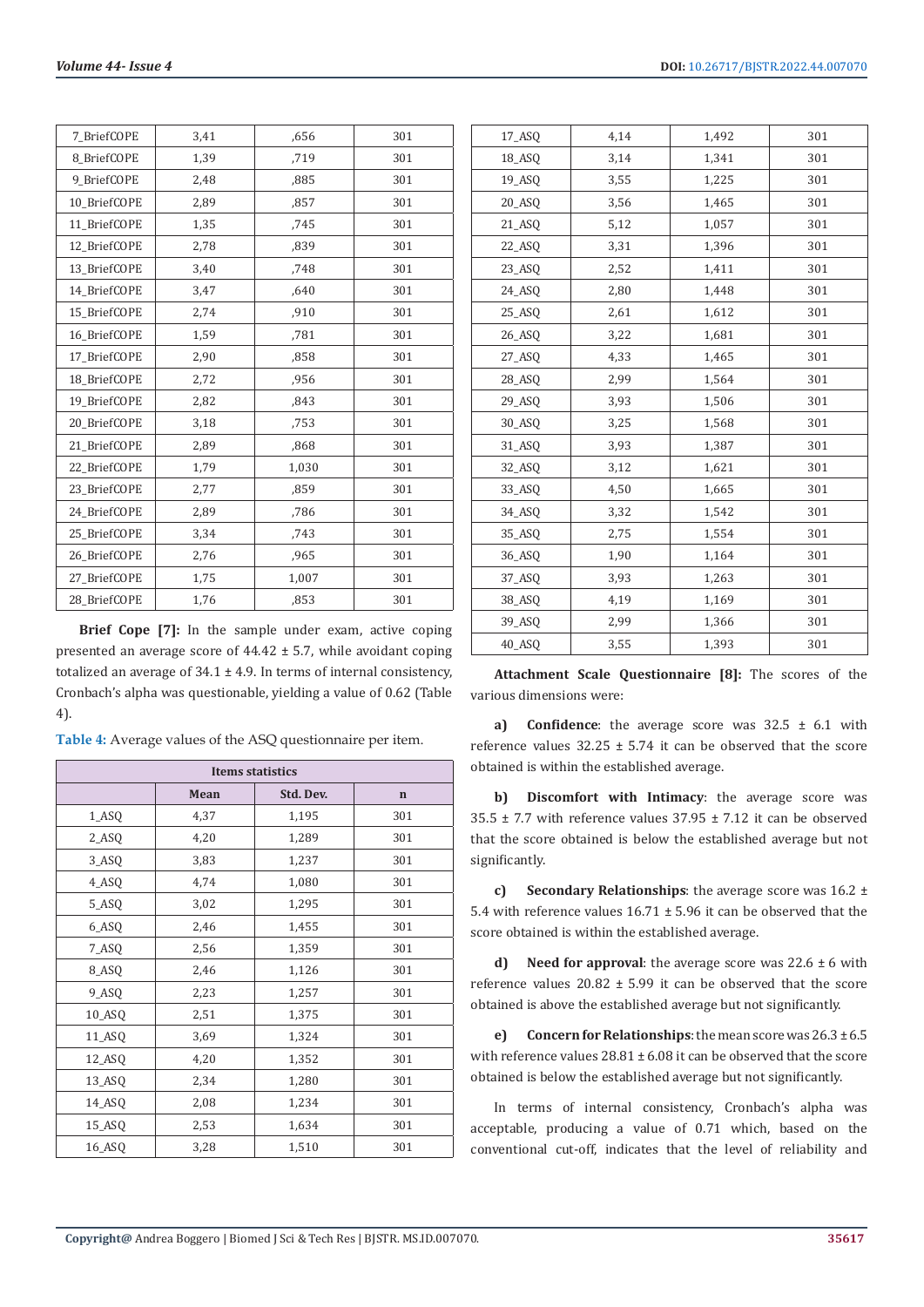internal consistency of the construct under exam is more than satisfactory (Table 5).

| Table 5: Average values of the BSCL questionnaire per item. |  |  |
|-------------------------------------------------------------|--|--|
|-------------------------------------------------------------|--|--|

| <b>Items statistics</b> |      |           |             |  |
|-------------------------|------|-----------|-------------|--|
|                         | Mean | Std. Dev. | $\mathbf n$ |  |
| 1_BSCL                  | 2,33 | 1,132     | 301         |  |
| 2_BSCL                  | ,85  | 1,164     | 301         |  |
| 3_BSCL                  | ,38  | ,823      | 301         |  |
| 4_BSCL                  | ,84  | 1,121     | 301         |  |
| 5_BSCL                  | 1,48 | 1,190     | 301         |  |
| 6_BSCL                  | 2,20 | 1,249     | 301         |  |
| 7_BSCL                  | ,68  | 1,048     | 301         |  |
| 8_BSCL                  | ,24  | ,705      | 301         |  |
| 9_BSCL                  | ,40  | ,879      | 301         |  |
| 10_BSCL                 | 1,70 | 1,220     | 301         |  |
| 11_BSCL                 | ,78  | 1,134     | 301         |  |
| 12_BSCL                 | 1,10 | 1,323     | 301         |  |
| 13_BSCL                 | 1,09 | 1,326     | 301         |  |
| 14_BSCL                 | 1,59 | 1,372     | 301         |  |
| 15 BSCL                 | 1,63 | 1,373     | 301         |  |
| 16_BSCL                 | 1,67 | 1,348     | 301         |  |
| 17_BSCL                 | 2,13 | 1,205     | 301         |  |
| 18_BSCL                 | 1,35 | 1,315     | 301         |  |
| 19_BSCL                 | 1,30 | 1,268     | 301         |  |
| 20_BSCL                 | 1,67 | 1,269     | 301         |  |
| 21_BSCL                 | 1,39 | 1,248     | 301         |  |
| 22_BSCL                 | 1,45 | 1,345     | 301         |  |
| 23_BSCL                 | 1,29 | 1,442     | 301         |  |
| 24_BSCL                 | 1,25 | 1,286     | 301         |  |
| 25_BSCL                 | 1,55 | 1,440     | 301         |  |
| 26_BSCL                 | 1,47 | 1,310     | 301         |  |
| 27_BSCL                 | 1,45 | 1,258     | 301         |  |
| 28_BSCL                 | ,33  | ,825      | 301         |  |
| 29_BSCL                 | ,73  | 1,107     | 301         |  |
| 30 BSCL                 | ,86  | 1,228     | 301         |  |
| 31_BSCL                 | ,60  | 1,029     | 301         |  |
| 32_BSCL                 | ,69  | 1,077     | 301         |  |
| 33_BSCL                 | ,88  | 1,198     | 301         |  |
| 34_BSCL                 | ,67  | 1,068     | 301         |  |
| 35_BSCL                 | 1,05 | 1,224     | 301         |  |
| 36_BSCL                 | 1,81 | 1,334     | 301         |  |
| 37_BSCL                 | 1,17 | 1,243     | 301         |  |
| 38_BSCL                 | 1,71 | 1,286     | 301         |  |
| 39_BSCL                 | ,80  | 1,170     | 301         |  |
| 40_BSCL                 | ,76  | 1,106     | 301         |  |
| 41_BSCL                 | ,89  | 1,149     | 301         |  |

| 42_BSCL | .78  | 1,095 | 301 |
|---------|------|-------|-----|
| 43 BSCL | .74  | 1,121 | 301 |
| 44 BSCL | .82  | 1,078 | 301 |
| 45 BSCL | .79  | 1,168 | 301 |
| 46 BSCL | 1,19 | 1,144 | 301 |
| 47 BSCL | .60  | ,949  | 301 |
| 48 BSCL | 1,42 | 1,224 | 301 |
| 49 BSCL | ,83  | 1,166 | 301 |
| 50 BSCL | 1,16 | 1,300 | 301 |
| 51 BSCL | 1,27 | 1,193 | 301 |
| 52 BSCL | 1,66 | 1,323 | 301 |
| 53 BSCL | 1,25 | 1,326 | 301 |
|         |      |       |     |

**Brief Symptoms Checklist [9]:** The mean score was 60.7 ± 38.3. The values measured in the sample extracted from the population are on average levels. Scores of 63 and above are considered clinical cases. In our sample, therefore, we can conclude that the average is within the norm. In terms of internal consistency, Cronbach's alpha was excellent, producing a value of 0.96 which, based on the conventional cut-off, indicates that the level of reliability and internal consistency of the construct under consideration is more than satisfactory (Table 6).

**Table 6:** Pearson's r correlation between GQ-6 and LCB.

|                 |                    | <b>Total score</b><br>GQ <sub>6</sub> | <b>Total score</b><br>LoC |
|-----------------|--------------------|---------------------------------------|---------------------------|
|                 | Pearson's r        |                                       | $-0.365**$                |
| Total score_GQ6 | Sign. (two tailed) |                                       | ,000                      |
|                 | n                  | 301                                   | 301                       |
|                 | Pearson's r        | $-365**$                              |                           |
| Total score LoC | Sign. (two tailed) | ,000                                  |                           |
|                 | n                  | 301                                   | 301                       |

# **Correlations**

**Table 7:** Pearson's r correlation between GQ-6 and internal/ external Locus of control measured by LCB.

|                    |                      | Total score_<br>GQ6 | <b>Total</b><br><b>Score</b><br><b>Internal</b><br>LoC | <b>Total</b><br><b>Score</b><br><b>External</b><br>LoC |
|--------------------|----------------------|---------------------|--------------------------------------------------------|--------------------------------------------------------|
|                    | Pearson's r          |                     | $-425$                                                 | $-198$                                                 |
| Total score<br>GQ6 | Sign. (two<br>tails) |                     | 0,000                                                  | 0,001                                                  |
|                    | n                    | 301                 | 301                                                    | 301                                                    |

**Correlation Between Gq-6 and LCB:** There is a significant (-, 365) relationship between the GQ-6 questionnaire and LCB. Based on the conventional cut-off, it indicates that the correlation strength is low (Table 7). Correlations with external Locus of Control are as follows: The results showed that there is a negative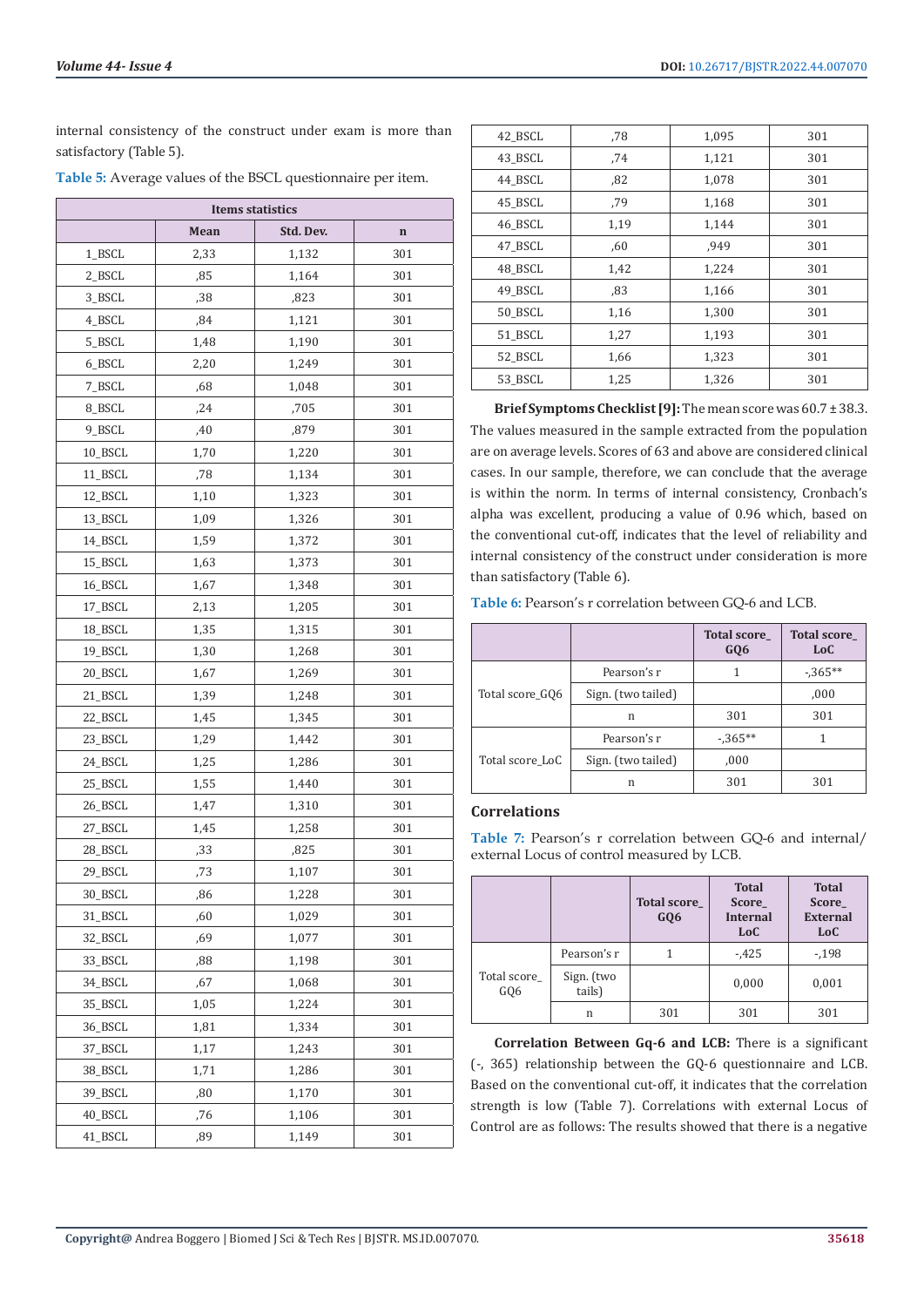correlation between Gratitude and the Locus of Control construct itself (internal and external), however a more positive correlation emerges between External LoC and Gratitude, which could suggest that those who have achieved higher score in the questionnaire that measures gratitude levels, most likely have a more external Locus of Control ( $r = -198$  versus  $r = -1425$ ) (Table 8).

|                                 |                    | <b>Total score</b><br>GQ <sub>6</sub> | <b>Total score</b><br><b>BriefCOPE</b> |
|---------------------------------|--------------------|---------------------------------------|----------------------------------------|
|                                 | Pearson's r        |                                       | $,187**$                               |
| Total score GO6                 | Sign. (two tailed) |                                       | ,001                                   |
|                                 | n                  | 301                                   | 301                                    |
| Total score<br><b>BriefCOPE</b> | Pearson's r        | $,187**$                              |                                        |
|                                 | Sign. (two tailed) | ,001                                  |                                        |
|                                 | n                  | 301                                   | 301                                    |

**Table 8:** Pearson's r correlation between GQ-6 and BriefCOPE.

**Correlation Between Gq-6 and Brief Cope:** There is a significant relationship (.187) between the GQ-6 questionnaire and BriefCOPE. Based on the conventional cut-off, it indicates that the strength of the correlation is negligible. Here are the correlations with the various dimensions (Table 9). The results showed that there is a positive correlation between Gratitude and active coping, and a negative correlation between Gratitude and avoidant coping, translated into a practical aspect these results suggest that:

**a)** Those with the highest levels of gratitude have an active coping style  $(r = .386)$ .

**b)** Consistent with the above point, the higher the level of gratitude in a person, the more rarely that person will have an avoidant coping style  $(r = -0.075)$  (Table 10).

**Table 9:** Pearson's r correlation between GQ-6 and active/ avoidant coping style measured by BriefCOPE.

|                                |                      | <b>Total score</b><br>GQ6 | <b>Total</b><br><b>Score</b><br>active LoC | <b>Total</b><br><b>Score</b><br><b>External</b><br>LoC |
|--------------------------------|----------------------|---------------------------|--------------------------------------------|--------------------------------------------------------|
|                                | Pearson's r          |                           | ,386                                       | $-0.075$                                               |
| Total score<br>GO <sub>6</sub> | Sign. (two<br>tails) |                           | 0,000                                      | 0,195                                                  |
|                                | n                    | 301                       | 301                                        | 301                                                    |

**Table 10:** Pearson's r correlation between GQ-6 and ASQ.

|                 |                    | <b>Total score</b><br>GQ6 | <b>Total score</b><br><b>ASQ</b> |
|-----------------|--------------------|---------------------------|----------------------------------|
|                 | Pearson's r        |                           | $-225**$                         |
| Total score_GQ6 | Sign. (two tailed) |                           | ,000                             |
|                 | n                  | 301                       | 301                              |
|                 | Pearson's r        | $-225**$                  |                                  |
| Total score_ASQ | Sign. (two tailed) | ,000                      |                                  |
|                 | n                  | 301                       | 301                              |

**Correlation Between GQ-6 and ASQ:** There is a significant relationship (-, 225) between the GQ-6 questionnaire and the ASQ. Based on the conventional cut-off, it indicates that the strength of the correlation is in any case negligible. Here are the correlations with the various dimensions (Table 11).

**Table 11:** Pearson's r correlation between GQ-6 and the dimensions measured by ASQ.

|                 |                   | <b>Total Score</b><br>GQ6 | <b>Total Score</b><br><b>Confidence ASO</b> | <b>Total Score</b><br><b>Discomfort</b><br>with intimacy<br>ASO | <b>Total score</b><br>Secondary<br>relationships<br><b>ASQ</b> | <b>Total Score</b><br>Necd for<br>approval ASO | <b>Total Score</b><br><b>Concern for</b><br>relations |
|-----------------|-------------------|---------------------------|---------------------------------------------|-----------------------------------------------------------------|----------------------------------------------------------------|------------------------------------------------|-------------------------------------------------------|
| Total Score GO6 | Pearson's r       |                           | ,500                                        | $-260$                                                          | $-261$                                                         | $-193$                                         | $-323$                                                |
|                 | Sign. (two tails) |                           | 0.000                                       | 0.000                                                           | 0,000                                                          | 0.001                                          | 0,000                                                 |
|                 | n                 | 301                       | 301                                         | 301                                                             | 301                                                            | 301                                            | 301                                                   |

Considering the various dimensions present in the ASQ questionnaire, the results showed that:

- **a)** Those who have higher levels of gratitude will likely also have higher levels of confidence in themselves and in interpersonal relationships (r =, 500).
- **b)** Those who have higher levels of gratitude will probably also have a lower discomfort with intimacy, considering that, in fact, the correlation between the constructs is negative  $(r = -$ , 260).
- **c)** Those with higher levels of gratitude will likely also have a lower tendency to view social relationships as a minor factor  $(r = -7, 261)$ .
- **d)** Those who have higher levels of gratitude will probably also have a lower need for approval from significant others, this translates into greater autonomy in the person  $(r = -193)$ .
- **e)** Those who have higher levels of gratitude will probably also have a lower sense of apprehension regarding the relationship with the significant other  $(r = -1, 323)$  (Table 12).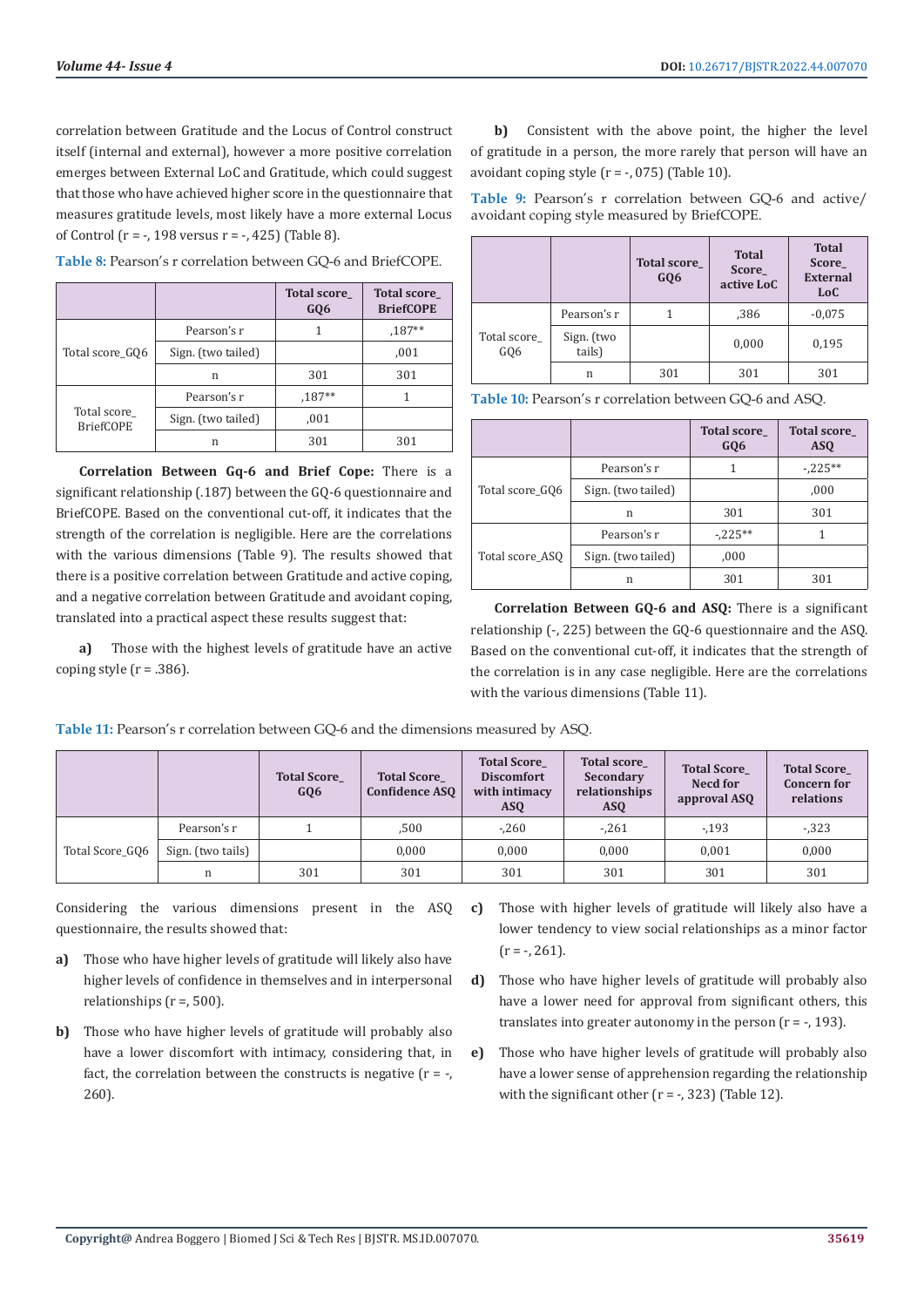**Table 12:** Pearson's r correlation between GQ-6 and BSCL.

|                            |                    | <b>Total score_</b><br><b>BSCL</b> | <b>Total score</b><br><b>BriefCOPE</b> |
|----------------------------|--------------------|------------------------------------|----------------------------------------|
|                            | Pearson's r        |                                    | $-290**$                               |
| Total score_GQ6            | Sign. (two tailed) |                                    | ,000                                   |
|                            | n                  | 301                                | 301                                    |
|                            | Pearson's r        | $-290**$                           |                                        |
| Total score<br><b>BSCL</b> | Sign. (two tailed) | ,000                               |                                        |
|                            | n                  | 301                                | 301                                    |

#### **Correlation Between GQ-6 and BSCL**

There is a relationship (-, 290) between the GQ-6 questionnaire and BSCL. Based on the conventional cut-off, it indicates that the strength of the correlation is negligible. The findings therefore suggest that those with the highest levels of gratitude are also less likely to develop psychopathological symptoms, such as somatization, obsession and compulsion, interpersonal sensitivity, depression, anxiety, hostility, phobic anxiety, paranoid ideation, and psychoticism.

### **Discussion**

In this study we examined the correlations between different psychological constructs as independent variables in relation to the construct of gratitude. The tests used demonstrated solid and robust psychometric characteristics. The aim of this study was to establish what were the relationships between the Locus of Control, coping, individual differences in adult attachment and, considering the exploratory and preliminary nature of the research, it can be said that the set goal was achieved and the publication of this will provide the basis for further research by the scientific community. Regarding the hypothesis that there was a significant negative correlation between the construct of gratitude and a wider spectrum of psychopathological symptoms measured with the BSCL, as already noted by the scholar Southwell in 2012, it can be said that this result was reiterated in our study, confirming the hypothesis we initially formulated.

# **Conclusion**

Gratitude can be defined as appreciation of what is valuable and meaningful. It represents a general state of appreciation. Tendentially, from the results that emerged, the psychological construct of Gratitude seems to belong to more autonomous and

active individuals. Research also indicates that there are a number of potential nuances in the relationship between gratitude and constructs that could possibly be relevant to the effective integration of gratitude techniques into psychotherapeutic treatment. According to some authorities [11-13], the techniques available to increase gratitude are relatively simple and easy to integrate into psychotherapeutic practice, although the characteristics of these techniques in terms of effectiveness and continuous change remain largely unknown. Only future research will clarify the many questions about valuing and raising gratitude.

# **References**

- 1. [Lambert NM, Graham SM, Fincham FD \(2009\) A prototype analysis of](http://citeseerx.ist.psu.edu/viewdoc/download?doi=10.1.1.719.3927&rep=rep1&type=pdf) [gratitude: varieties of gratitude experiences. Pers Soc Psychol Bull 35:](http://citeseerx.ist.psu.edu/viewdoc/download?doi=10.1.1.719.3927&rep=rep1&type=pdf) [1193-1207.](http://citeseerx.ist.psu.edu/viewdoc/download?doi=10.1.1.719.3927&rep=rep1&type=pdf)
- 2. Roberts RC (2004) The blessings of gratitude: a conceptual analysis. In: Emmons RA, McCullough ME (Eds.)., The Psychology of Gratitude. New York, Oxford University Press, UK p. 58-78.
- 3. Wood AM, Joseph S, Linley P (2007) Coping Style as a Psychological Resource of Grateful People. Journal of Social and Clinical Psychology - J SOC CLIN PSYCHOL 26(9): 1076-1093.
- 4. [Nourialeagha B, Ajilchi B, Kisely S \(2020\) The mediating role of gratitude](https://journals.sagepub.com/doi/abs/10.1177/1039856220930672) [in the relationship between attachment styles and psychological well](https://journals.sagepub.com/doi/abs/10.1177/1039856220930672)[being. Australasian Psychiatry 28\(4\): 426-430.](https://journals.sagepub.com/doi/abs/10.1177/1039856220930672)
- 5. [Southwell \(2012\) Gratitude: A basis for positive psychology](https://dro.deakin.edu.au/eserv/DU:30064974/southwell-gratitudeabasis-2012A.pdf) [interventions with a clinical population. Submitted in partial fulfillment](https://dro.deakin.edu.au/eserv/DU:30064974/southwell-gratitudeabasis-2012A.pdf) [of the requirements for the award of Master of Psychology \(Clinical\).](https://dro.deakin.edu.au/eserv/DU:30064974/southwell-gratitudeabasis-2012A.pdf) [School of Psychology.](https://dro.deakin.edu.au/eserv/DU:30064974/southwell-gratitudeabasis-2012A.pdf)
- 6. [Craig A, Franklin JA, Andrews G \(1984\) A scale to measure locus of](https://pubmed.ncbi.nlm.nih.gov/6743598/) [control of behavior. British Journal of Medical Psychology 57: 173-180.](https://pubmed.ncbi.nlm.nih.gov/6743598/)
- 7. [Carver CS \(1997\) You want to measure coping but your protocol's](https://pubmed.ncbi.nlm.nih.gov/16250744/) [too long. Consider the Brief COPE International Journal of Behavioral](https://pubmed.ncbi.nlm.nih.gov/16250744/) [Medicine 4\(1\): 92-100.](https://pubmed.ncbi.nlm.nih.gov/16250744/)
- 8. [Feeney J, Noller P, Mary U Hanrahan \(1994\) Assessing adult attachment.](https://www.researchgate.net/publication/232537025_Assessing_adult_attachment) [In MB Sperling, WH Berman. Attachment in adults Clinical and](https://www.researchgate.net/publication/232537025_Assessing_adult_attachment) [developmental perspectives, pp. 128-152.](https://www.researchgate.net/publication/232537025_Assessing_adult_attachment)
- 9. [Derogatis LR \(1975\) Brief Symptom Inventory. Baltimore. Clinical](https://hazards.colorado.edu/nhcdata/chernobyl/ChData/ScalesInstruments/Scales%20and%20Indices/Scale%20Construction%20Instructions/BSI.pdf) [Psychometric Research.](https://hazards.colorado.edu/nhcdata/chernobyl/ChData/ScalesInstruments/Scales%20and%20Indices/Scale%20Construction%20Instructions/BSI.pdf)
- 10. Hinkle DE, Wiersma W, Jurs SG (2003) Applied statistics for the behavioral sciences (6<sup>th</sup> Edn.)., In: Hinkle DE, Wiersma W, Jurs SG (Eds.)., Boston, Mass: Houghton Mifflin, Ireland.
- 11. Sansone RA, Sansone LA (2010) Gratitude and well-being the benefits of appreciation. Psychiatry 7(11): 18-22.
- 12. [Mc Cullough ME \(2013\) The Gratitude Questionnaire \(GQ-6\)](https://www.midss.org/content/gratitude-questionaire-gq-6) [Measurement Instrument Database for the Social Science.](https://www.midss.org/content/gratitude-questionaire-gq-6)
- 13. [AT Beck, Weissman A, Lester D, Trexler L \(1974\) The measurement of](https://pubmed.ncbi.nlm.nih.gov/4436473/) [pessimism: the Hopelessness Scale. J Consult Clin Psychol 42\(6\): 861-](https://pubmed.ncbi.nlm.nih.gov/4436473/) [865.](https://pubmed.ncbi.nlm.nih.gov/4436473/)